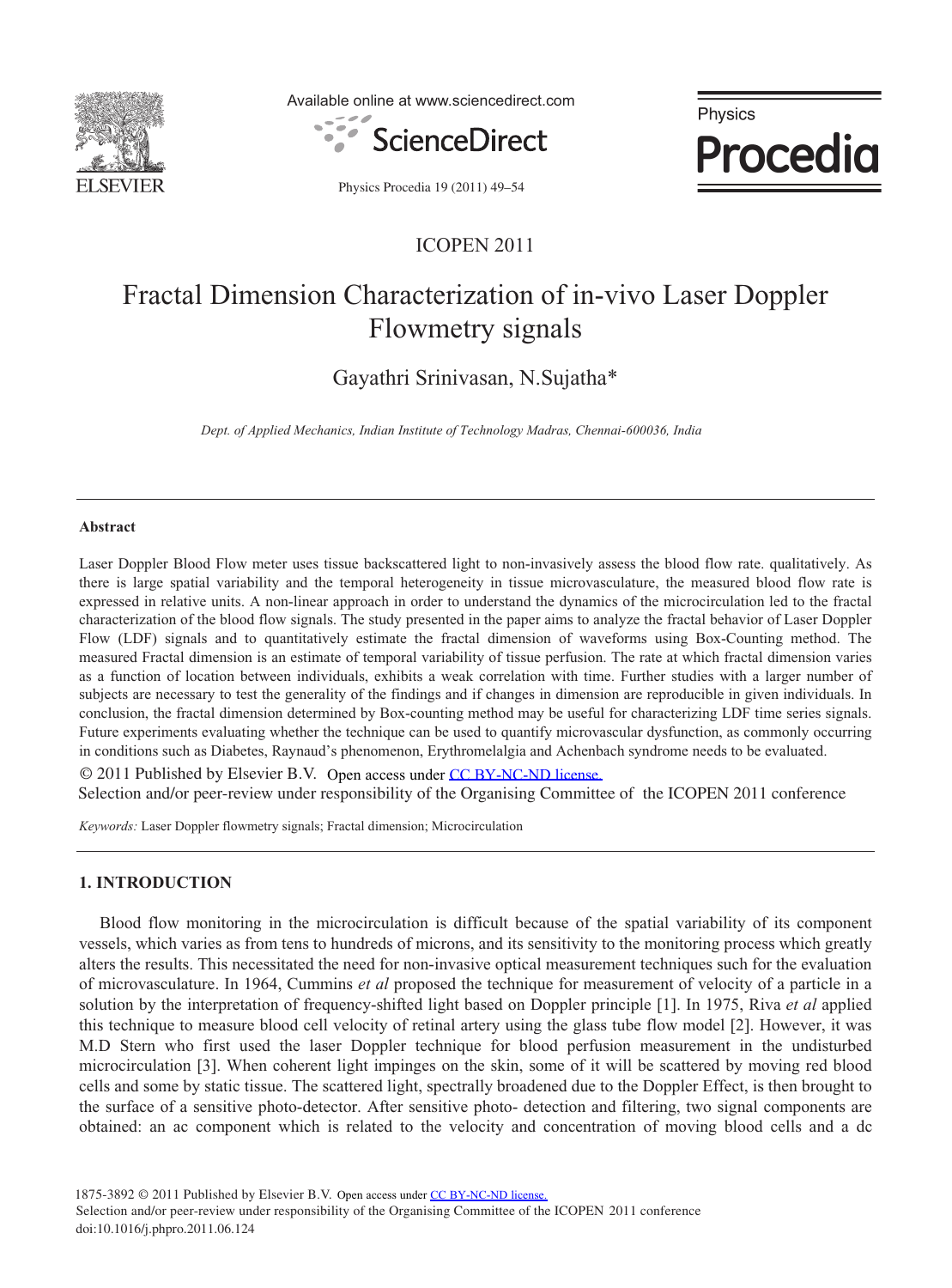component, related to the absorption and scattering properties of the tissue. From the power spectral density of the ac component, an output proportional to the velocity and the number of red blood cells in the measuring volume can be obtained [4]. The algorithm proposed by Bonner and Nossal is frequently used in the signal processing [5].

 Soon after, the instruments based on Laser-Doppler principle were designed for blood perfusion measurements by Watkins and Holloway as well as by Nilsson *et al*. Fischer *et al*. demonstrated a good correlation between measurements made by the instruments and the microvascular blood flow [6, 7]. Although clinical trials undertaken in many areas gave acceptable results, applications of the technique have not been very widespread. The main reason given by clinicians is that the lack of absolute units makes interpretation and the comparison of data from different subjects difficult. This limitation reflects the unknown orientation of the subcutaneous ascending arterioles and their branches beneath the LDF probe, leading to substantial variability in the flux measured in different subjects and even in the same subject if the probe is repositioned. However, we still know of no comparable technique for noninvasive continuous recording of peripheral blood flow.

 Most of the published works on LDF signals have used simple time domain indices such as mean and standard deviation of the flux, or peak counting from paper recorded charts to describe the signal [8, 9]. LDF signals have also been analyzed using frequency domain methods based on the Fourier transform and wavelet analysis [10, 11]. Further, based on Monte Carlo simulations of light propagation in tissue, a method to determine depth and volume in Laser Doppler flowmetry is also analyzed [12]. In view of the complexity of the interactions that determine microvascular flow, in the present study temporal fluctuations in LDF signals were characterized by fractal analysis, a technique that has proved capable of characterizing irregular time series signals generated in nonlinear systems, and may provide more valuable physiological insights than standard linear measures.

 The term "Fractal" characterizes class of spatial and temporal phenomena that are continuous but not differentiable [13]. The concept of fractals can also be applied to signals that lack a characteristic length scale. Here, the statistical properties of signal and the time window of observation is scale-invariant or follows a power law. One corollary of this behavior is that the future values of the signal are dependent on the past i.e. the signal displays correlations over time, and the system producing such a process is said to exhibit memory. A physiological process may be regarded as a fractal if the analysis of time series signals reveals self-similarity or scale-independence. Many physiological signals possess a fractal behavior over a long range of their power-spectral densities and are hence called long-memory processes and are characterized completely by two parameters variance  $\sigma^z$  and the Hurst coefficient, H [14]. These parameters are dependent on Fractal Dimension. In this study, the fractal dimension of LDF signals obtained from palm, wrist, elbow and temple is calculated using Box-counting method and their consistent change as a function of temporal variability is observed. The corresponding Hurst co-efficients are also calculated and the correlation between the values is observed.

#### **2. MATERIALS AND METHODS**

#### *2.1. Box-Counting method*

In 1935, Mandelbrot defined a fractal set as a set for which the Hausdorff-Besicovitch dimension  $\mathbf{D}_h$  is greater than its topological dimension  $\mathbf{D}_T$ . The Hausdorff–Besicovitch dimension  $\mathbf{D}_h$  is defined as the logarithmic ratio between the number  $\vec{N}$  of an object's internal homotheties and the reciprocal of the common ratio  $\vec{r}$  of this homothety:

$$
D_h = \frac{\ln(N)}{\ln\left(\frac{1}{r}\right)}
$$

 Analytically, the relationship between the measuring scale *d* and the length *L* can be expressed as follows, where  $K$  is the constant and  $D$  is the Fractal Dimension, a non-integer number (fraction).

 $L(\delta) = K, \delta(1-D)$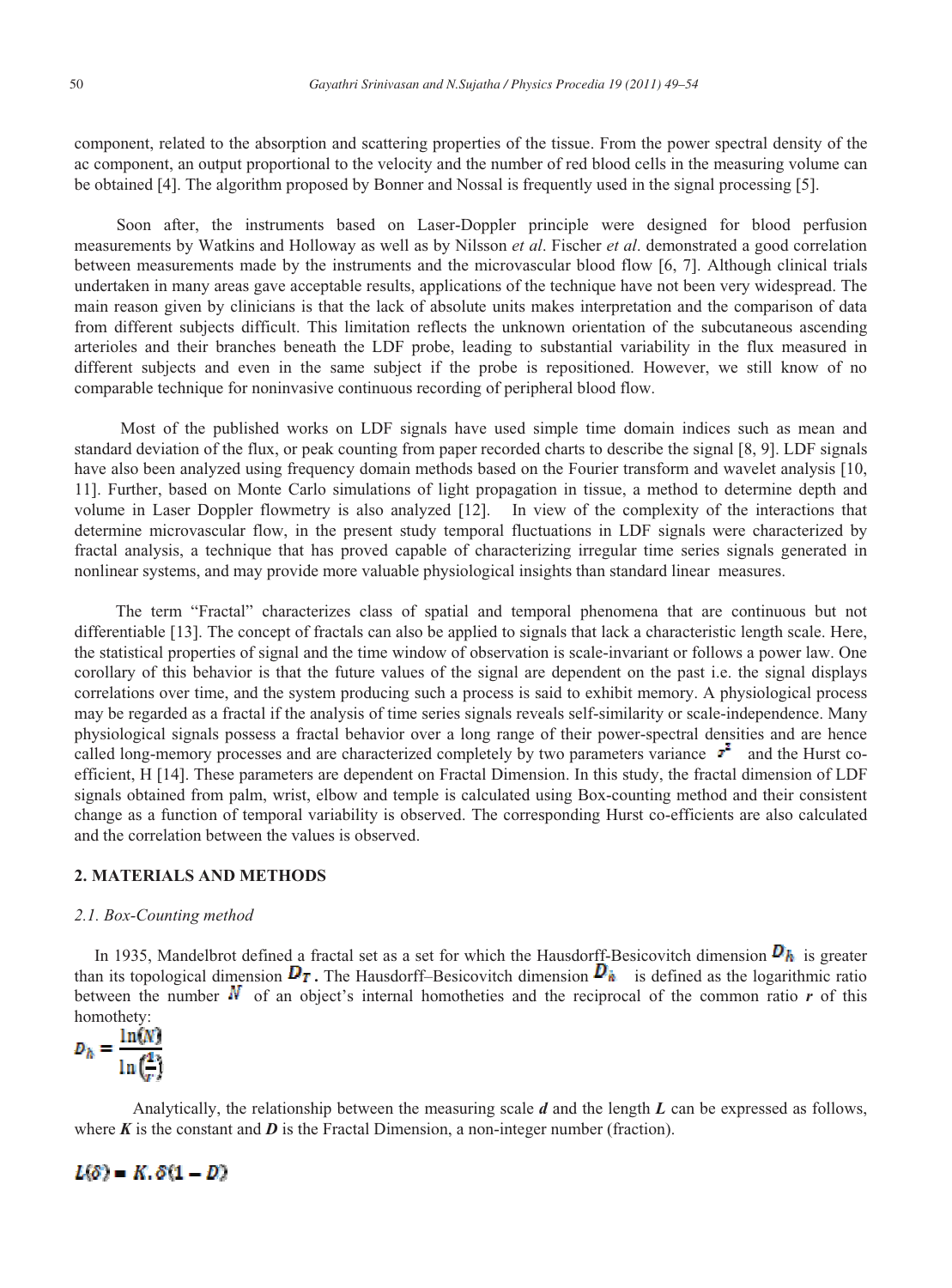The Box-Counting Method was defined by Russel.D.A [15] it is the most frequently used and most popular method. By covering a binary signal with boxes of length r, the FD is estimated as:



where  $N(r)$  is the number of boxes required to cover the signal. This method requires signal binarization and is applicable to statistically self-similar signals [16].

#### *2.2. Hurst Coefficient*

 The estimation of fractal dimension in time domain requires the calculation of a parameter called the "Hurst Coefficient, *H*". The Hurst Coefficient defines the stationarity, more specifically, the autocorrelation and the fractal dimension of the time series. The Fractal dimension, *D* and the Hurst Coefficient, *H* are related as

### $H = 2 - D$

 For a 2-dimensional physiological signal the parameter, *H* varies from zero-for a signal exhibiting large variations and irregularity to one-for a signal exhibiting overall smoothness. However, for  $\mathbf{M} = \mathbf{0.5}$ , the magnitude sequential points are independent and are uncorrelated and exhibit properties of a random walk i.e. Brownian Motion of Fractal nature [17].

#### *2.3. Instrumentation*

The real-time microcirculation flow measurements were made using Blood Flow meter (BloodFlowmeter, AD Instruments Inc., UK).The instrument uses a temperature stabilized semiconductor laser diode operating at 830±10nm .The laser power being 0.5mW from the probe in ideal conditions. The instrument has a Doppler signal bandwidth of 22 kHz and calculates the blood perfusion or red blood cell flux in arbitrary units and the percentage of backscattered laser light [18].

The Blood Flowmeter is connected to the PowerLab® data acquisition system with single-ended and differential inputs and the LabChart® software that is used for data acquisition and subsequent data analysis and is similar to conventional strip chart recorder [19]. ImageJ software and FracLac plug-in were used to calculate the fractal dimensions using the Box-counting method. The Box- counting method was applied to self-similar temporal signals treating it as a picture, a two dimensional object [20].



LDF recordings were made in temperature controlled manner. The subjects were abstained from intake of food and beverages for two hours and rests in a relaxed position for at least 20 minutes. The probe is positioned in the probe holder attached to the skin. Initially, the resting perfusion is measured and the "biological zero" is set. Further, The Laser Doppler waveforms were collected from forehead, elbow, palm and fingertip and fractal dimension was calculated using the software plug-in FracLac after signal normalization for one minute intervals successively for 5 such data.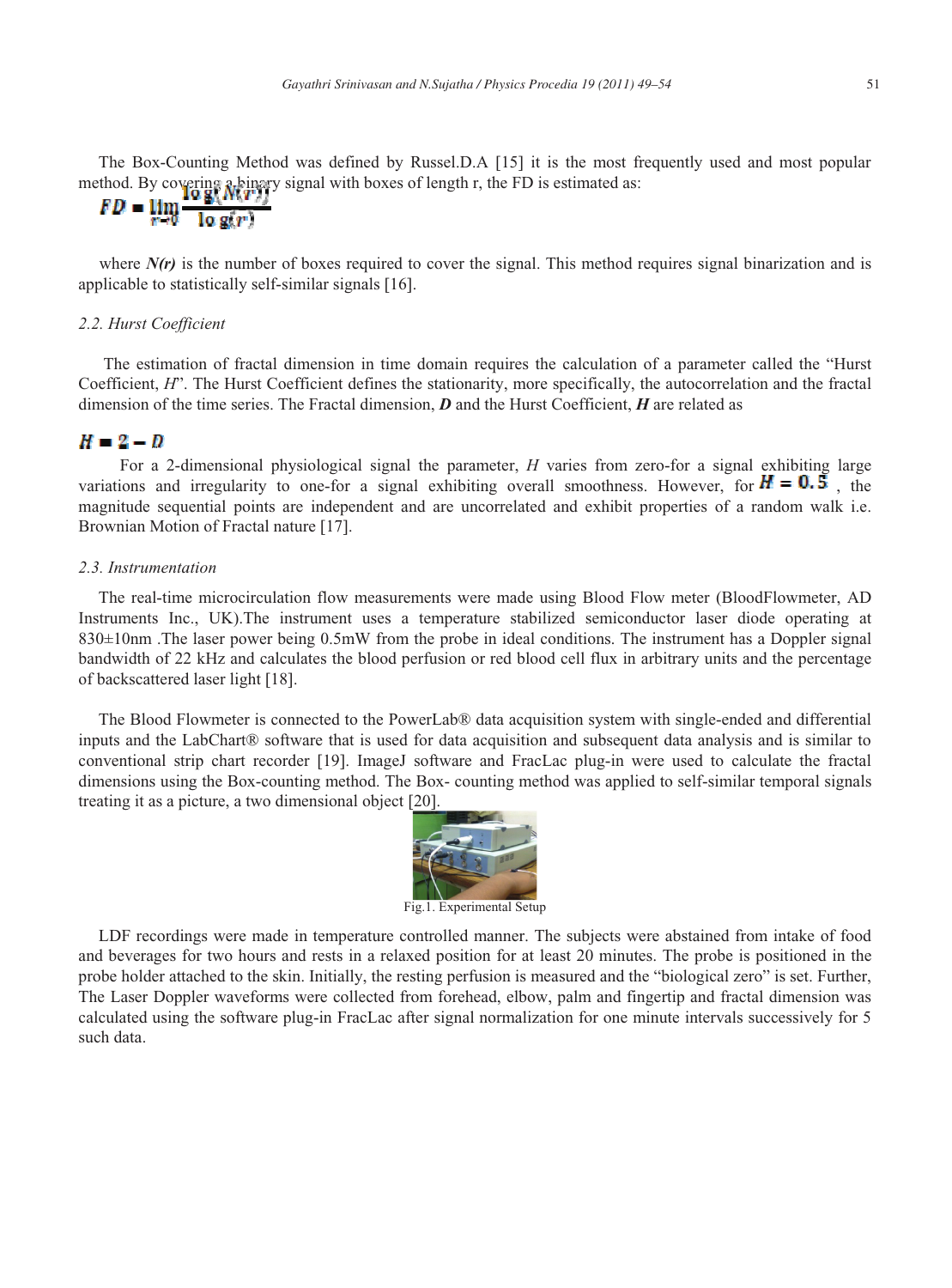

Figure.2: LDF Waveforms obtained at (a) Elbow (b) Fingertip (c) Palm and (d) Temple

#### **3. RESULTS AND DISCUSSIONS**

The Laser Doppler waveforms collected from forehead, elbow, palm and fingertip are shown. The average perfusion value was taken as final after the linear regression graph plot for each of these locations. The estimated fractal dimensions are tabulated and the corresponding Hurst coefficients' are calculated to draw conclusions and tabulated in Table 1. As previously mentioned, the Hurst coefficient signifies persistence or correlation of time series. Besides, A Hurst exponent near 0.5 denotes a Brownian motion of fractal nature, Hurst coefficient of *0 < H < 0.5* denotes negatively correlated signal and a Hurst coefficient of *0.5 < H < 1* relates to a positively-correlated signal, although, the time series has the same mean and variance. The palm of the hand and the fingertip, with average fractal dimension of 1.74±0.02, 1.81±0.02 exhibit negative correlation with H of 0.26 and 0.19 respectively. However, the fractal dimension of elbow is  $1.21 \pm 0.02$  with H of 0.79 shows positive correlation. The LDF signals recorded from the forehead have fractal dimensions of 1.54±0.02 with H of 0.46 exhibiting a weak positive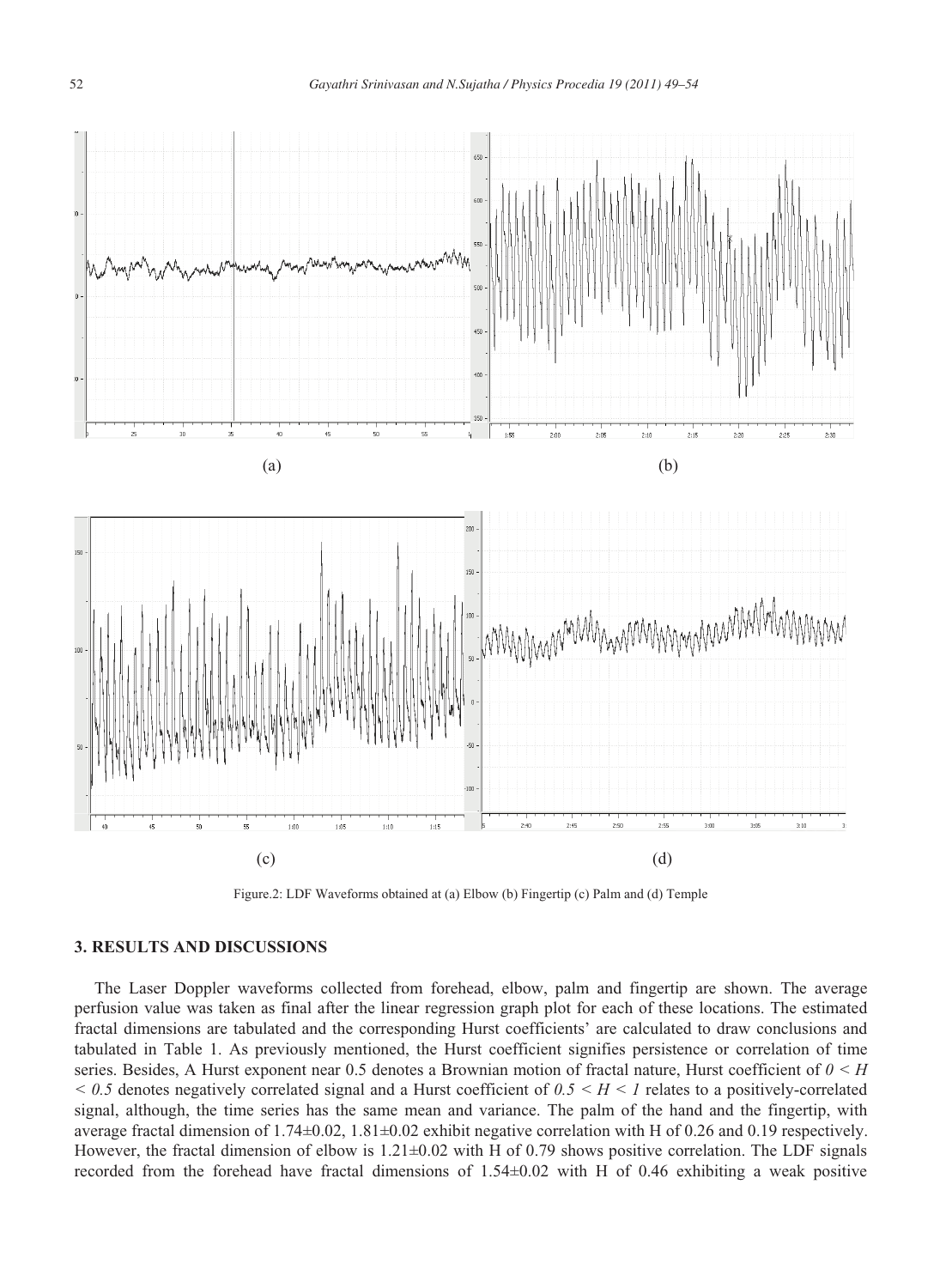correlation and tending towards fractal Brownian motion- like (fBm) signals. The fractal dimension of LDF signals vary directly as their corresponding perfusion values.

A possible explanation for this quantitative assessment could be the dominance in the microvascular outflow over the central autonomic outflow towards the proximities compared to the elbow regions. There is greater coordination of microvasculature towards the trunk of the body than the appendicular regions such as the fingertips and palm where unidirectional flow is more pronounced. Further, the direction of blood flow greatly affects the measured perfusion as is apparent from the recordings of the forehead, where the flow is equally dominant both directions.

|         | Finger | Finger<br>H | Palm<br>D | Palm<br>$\boldsymbol{H}$ | Elbow<br>D | Elbow<br>H | Forehead | Forehead<br>H |
|---------|--------|-------------|-----------|--------------------------|------------|------------|----------|---------------|
| Results | 1.81   | 0.19        | 1.74      | 0.26                     | .21        | 0.79       | 1.54     | 0.46          |

#### **4. FUTURE WORK**

The rate at which fractal dimension varies as a function of location between individuals, exhibits a weak correlation with time. Further studies with a larger number of subjects are necessary to test the generality of the findings and if changes in dimension are reproducible in given individuals. In conclusion, the fractal dimension determined by Box-counting method may be useful for characterizing LDF time series signals. Future experiments evaluating whether the technique can be used to quantify and diagnose microvascular dysfunction, as commonly occurring in conditions such as Diabetes, Raynaud's phenomenon, erythromelagia and Achenbach syndrome needs to be evaluated.

#### **5. ACKNOWLEDGEMENTS**

 This project work was done as a part of the Summer Fellowship Programme-2010 in the Biophotonics Lab, Department of Applied Mechanics, IIT Madras.

#### **6. REFERENCES**

[1] H. Z. Cummins, N. Knable, and Y. Yeh, "Observation of diffusion broadening of Rayleigh scattered light," *Phys. Rev. Lett.,* vol. 12, pp.150–153, 1964.

[2] C. Riva, B. Ross, and G. B. Benedek, "Laser Doppler measurements of blood flow in capillary tubes and retinal arteries," *Invest. Opthalmol.,*vol. 11, pp. 936–944, 1972.

[3] M. D. Stern, "*In vivo* observation of microcirculation by coherent light scattering," *Nature,* vol. 254, pp. 56–58, 1975.

[4] Biomedical Photonics Handbook; Edited by Tuan Vo-Dinh; CRC Press 2003; Print ISBN: 978-0-8493-1116-1; eBook ISBN: 978-0-203- 00899-7.

[5] R. Bonner and R. Nossal, "Model for laser Doppler measurements of blood flow in tissue," *Appl. Opt.,* vol. 20, pp. 2097– 2107, 1981.

[6] G. E. Nilsson, T. Tenland, and P. A. O¨ berg, "Evaluation of a laser Doppler flowmeter for measurement of tissue blood flow," *IEEE Trans. Biomed. Eng.,* vol. BME-27, pp. 597–604, 1980.

[7] Fischer, J. C., Parker, P. M. and Shaw, W. W. (1983), Comparison of two laser Doppler flowmeters for the monitoring of dermal blood flow. Microsurgery, 4: 164–170. doi: 10.1002/micr.1920040304

[8] Bongard O, Fagrell B. Variations in laser Doppler flux and flow motion patterns in the dorsal skin of the human foot. *Microvasc Res* 1990;39:212–22

#### Table 1